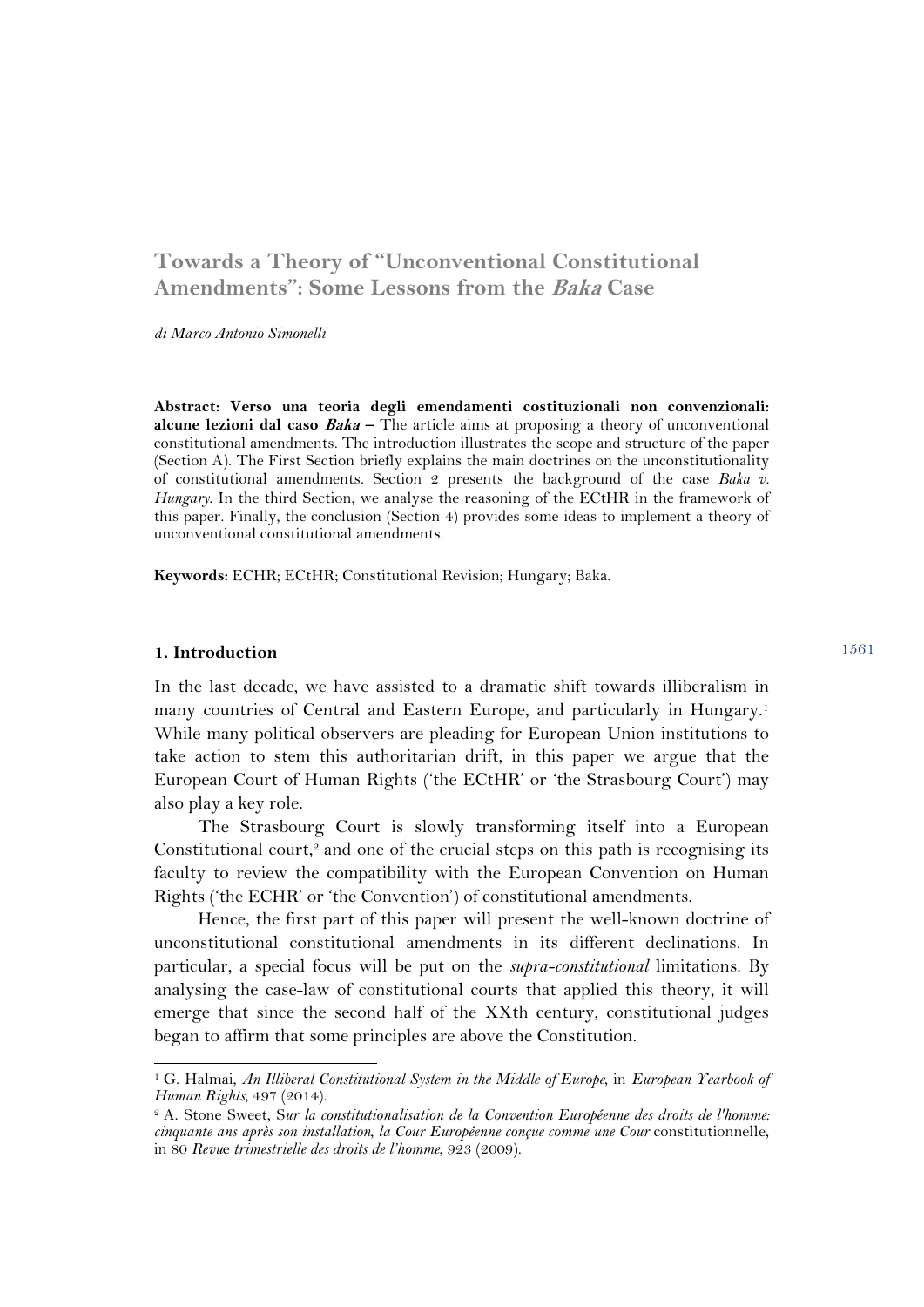1562

 $\overline{a}$ 

Then, the core part of this paper will concentrate on a specific case-study: the judgment delivered by the ECtHR in the *Baka* case. This decision may be regarded as a first affirmation by the Strasbourg Court of its faculty to review the compatibility with the ECHR of constitutional amendments. Further, the interpretation this ruling gave of the rule of law represents a step forward the spread of *supranational constitutionalism*.

In the final section, a potentially innovative formulation of the theory of unconstitutional constitutional amendments will be assessed. Some theoretical support for a doctrine of unconventional constitutional amendments may be found in the ECtHR jurisprudence as well as in the writings of many scholars.<sup>3</sup> Nonetheless, significant changes are needed for a concrete implementation of this theory. Firstly, for this tool to be effective, it is mandatory to get the judgments delivered by Strasbourg executed in the respondent State, and this has been a critical aspect in recent years. Furthermore, a comparison with other regional courts - namely the Inter-American Court of Human Rights ('the IACHR') and the Central American Court of Justice - suggests that it will be necessary to allow the ECtHR to issue rulings with constitutive effects. However, as any change to the Convention and its Protocols requires the unanimous will of Member States, the perspectives for the Strasbourg Court are uncertain.

# **2. The theory of unconstitutional constitutional amendments: a comparative overview**

The question of the possibility to have unconstitutional constitutional amendments has been widely debated by European constitutional law scholars,<sup>4</sup> since the problem was first raised by Otto Bachof in 19515. The scope of this paper is limited to two main aspects of the issue.

The first one is the existence of limits on the constitutional amending power. The second one is the body who is in charge to enforce these limits. The very essence of this problem is the faculty of constitutional and supreme courts, institutions with an indirect democratic legitimacy  $\epsilon$ , to declare the unconstitutionality of a provision which has been approved by the Parliament

<sup>3</sup> Y. Roznai, *The Theory and Practice of 'Supra-constitutional' Limits on Constitutional Amendments*, in 62 *International and Comparative Law Quarterly* 3, 571 (2013); J. Tapia Valdés, Poder Constituyente Irregular: Los Límites Metajurídicos del Poder Constituynte Originario, Estudios Constitucionales 2, 132 (2008).

<sup>&</sup>lt;sup>4</sup> G. Dietze, *Unconstitutional Constitutional Norms? Constitutional Development in Postwar Germany*, in 42 *Virginia Law Review* 1, 1 (1956); .A. Barak, *Unconstitutional Constitutional*  Amendments, in 44 Israel Law Review 3, 321 (2011).<br><sup>5</sup> See: O. Bachof, *Verfassungswidrige Verfassungsnormen?*, Tübingen, 1951.<br><sup>6</sup> The lack of democratic legitimacy has been used as an argument, especially by north-

American scholars, also to contest the activism in the exercise of the "ordinary" judicial review of legislation by supreme courts. See: A. Bickel, *The Least Dangerous Branch: The Supreme Court at the Bar of Politics*, Indianapolis, 1962; R. Hirschl, *Towards Juristocracy: The Origins and Consequences of the New Constitutionalism*, Cambridge, 2004.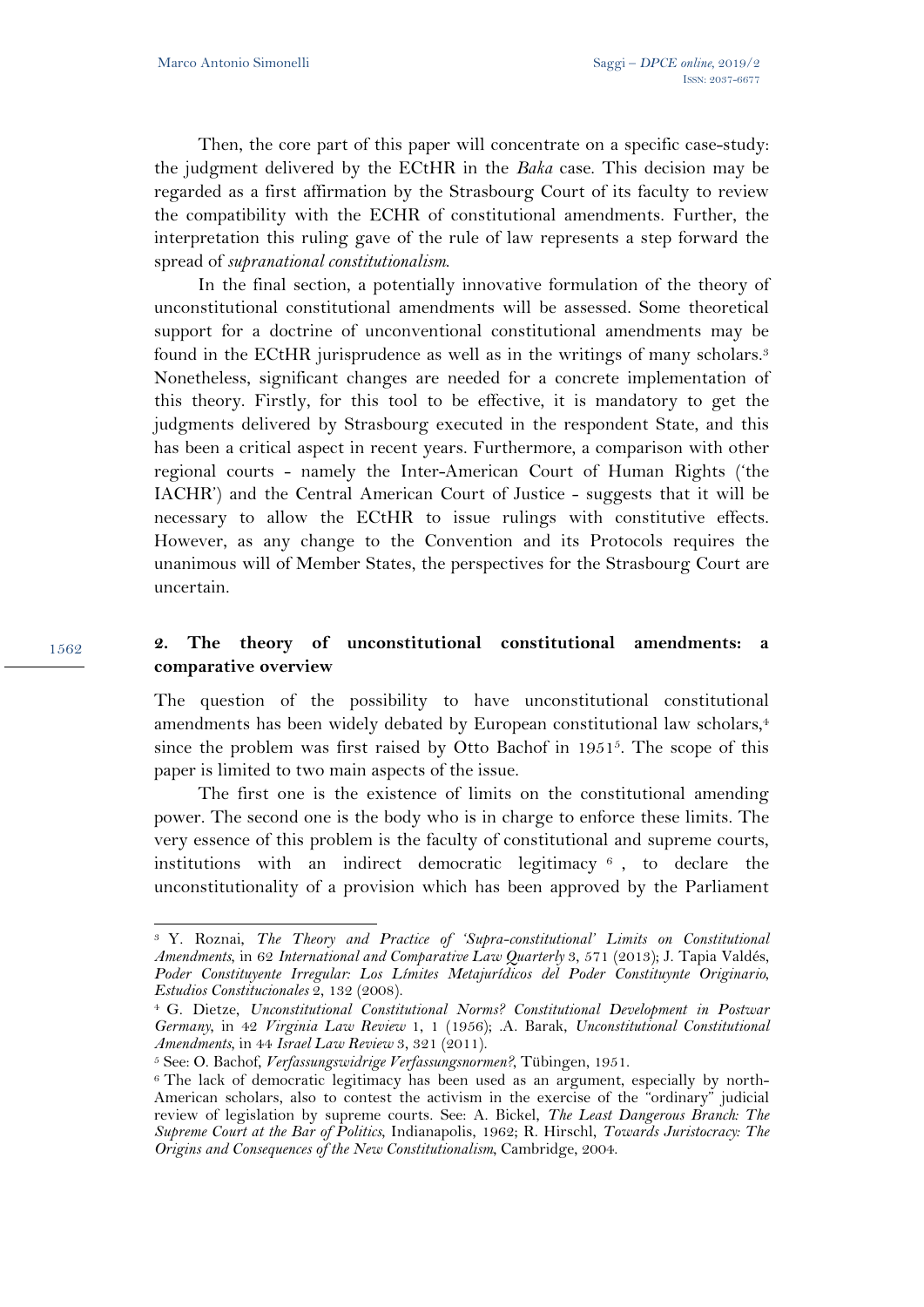sitting as Constituent power, that is to say, the highest expression of people's sovereignty. The problem of the limitations on the amending power is, in other words, also the problem of the judicial review of these amendments.

In order to precise the framework of this paper, it is necessary to make some preliminary remarks. Firstly, only the "formal" amendments which occur in the written constitution will be considered and not all the informal alterations which characterize the "living Constitution".<sup>7</sup>

Secondly, within the category of "formal" amendments, a distinction has to be made between "procedural limitations" and "substantive limitations". By "procedural limitations" we refer to the requirements set out in the Constitution that describe the process by which the Constitution can be validly modified. By "substantive limitations" we refer to those constitutional subjects and rights that can not be amended through the ordinary amending procedure. Only this second type of limitations are going to be treated.

Two different types of "substantive limitations" have to be pointed out: the "explicit limitations" and the "implicit" ones. The expression "explicit limitations" means that the Constitution itself holds that some of its provisions are unamendable. While many constitutions are using different terms to express this concept, «unamendable» can be considered the most accurate. 8 Indeed, although they are very often named "eternal clause" or "eternity clause" - the terms most utilized amongst scholars - these provisions are not unchangeable, in the sense that at least a primary constituent power may overwhelm the whole former Constitution, hereby including its "eternal clauses". It has been noted that, by placing some provisions beyond the reach of the amending power, it is the Constitution itself that creates the possibility of unconstitutional constitutional amendments.9

These unamendable provisions may concern many different aspects of the legal order, from the system of government to the secular character of the State. As aforesaid, the enforcement of these limitations is normally assigned to constitutional courts. Given that this competence is already somehow implied in the Constitution, in these cases the possibility of judicial review of constitutional amendments is not actually argued. From the "explicit" unamendability are steaming two considerations.

Firstly, the necessity of a distinction between the constituent power and the amending power and secondly the existence of a hierarchy between constitutional norms, in which the unamendable provisions are placed on a higher rank than the others. Without these two features, the unamendable provision would end to be revisable, completely impeding their enforceability. This is demonstrated by the French system, in which no hierarchy between constitutional norms is recognised and where, notwithstanding the presence of

<sup>7</sup> The concept of "living constitution" is clearly expounded in: D. Strauss, *The Living* 

<sup>&</sup>lt;sup>8</sup> Y. Roznai, *Unconstitutional Constitutional Amendments*, Oxford, 2017, 25.<br><sup>9</sup> G. Casper, *Constitutionalism*, in 22 *University of Chicago Law Occasional Paper*, 3 (1987).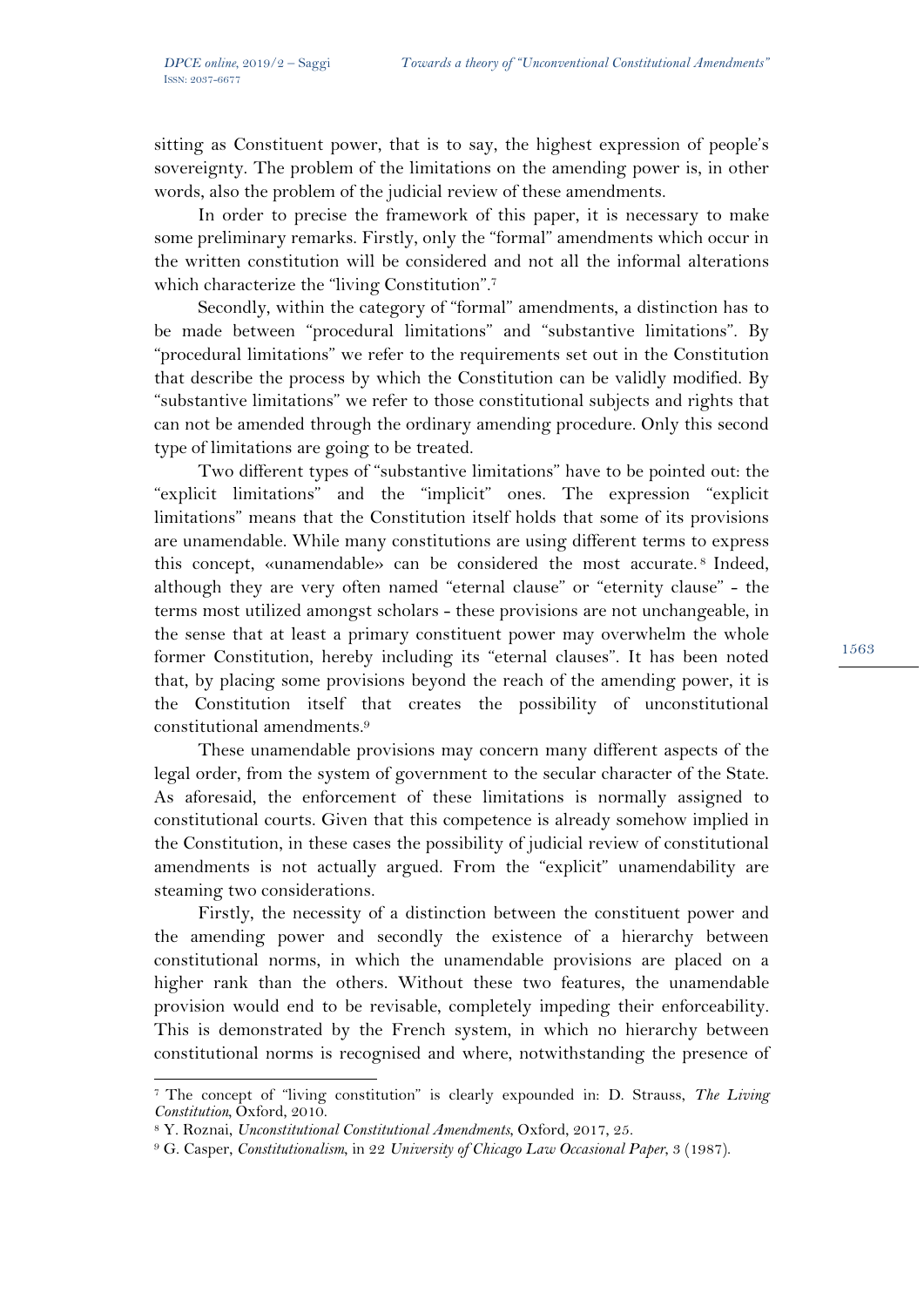an explicit limitation - notably Article 89 alinea 5 of the Constitution of 195810 the Constitutional Council11 has clearly stated that there are no limits to the amending power.12

The issue is far more complicated when it comes to implicit limitations. To a first approximation, by implicit limitations we are referring to the tendency of constitutional courts and scholars to hold the amending power limited, not only on formal aspects concerning the constitutional amendment enactment procedure but also substantively, even in the absence of an explicit clause in the Constitution. The case for the existence of implicit limitations may be based on different arguments.

The first asserts that it is the word "amendment" in itself that implies the existence of limitations. This doctrine has been expounded - amongst others - by the Indian Supreme Court in the landmark case *Minerva Mills*, where that Court affirmed that «the power to amend a constitution does not include the power to destroy it».13 By virtue of this judgment, in India the amending power is bound, when enacting an amendment, to respect the «basic structure of the Constitution», that is a "substantive implicit" limitation elaborated by the Supreme Court's jurisprudence. This argument may be conceived with two different perspectives: one focusing on the meaning of the word "amendment",<sup>14</sup> and the other claiming that there is a substantial difference between constituent and amending power.

The first approach is contestable simply by noting that the word used for referring to amendment procedures varies from State to State. Just to give some examples, Article 138 of the Italian Constitution talks about «revisione costituzionale», while Articles 166-169 of the Spanish Constitution of 1978, regulate the procedure of «reforma constitucional». This term "brutally" translated into English would mean reform, a concept radically different from the one expressed by the word "amendment". The second one deserves more attention.

This argument, elaborated by North-American scholars and notably J. Rawls, is based on the assumption that, being the amending power a "constituted" power, it does not have the possibility to introduce a clause which contradicts another clause contained in the original Constitution, the product of the Constituent power.15

<sup>10</sup> Article 89 at alinea 5 affirms: "La forme républicaine du Gouvernement ne peut faire l'objet d'une révision".

<sup>11</sup> C.C., décision n° 2003-469 DC du 26 mars 2003.

<sup>12</sup> R. Déchaux, *L'unité formelle de la production constitutionnelle. Retour sur un (faux) paradoxe de la théorie constitutionnelle*, available at: www.droitconstitutionnel.org/congresLyon/Comm LE/E-dechaux T2.pdf, last accessed 25 June 2019.

<sup>13</sup> See: *Minerva Mills Ltd. v. Union of India*, 1981 S.C.R (1) 206, 207. 14 K. Gözler, *Judicial Review of Constitutional Amendments. A Comparative* Study, Bursa, 2008, 68.

<sup>15</sup> J. Rawls, *Political Liberalism*, Washington, 1995, 227-230.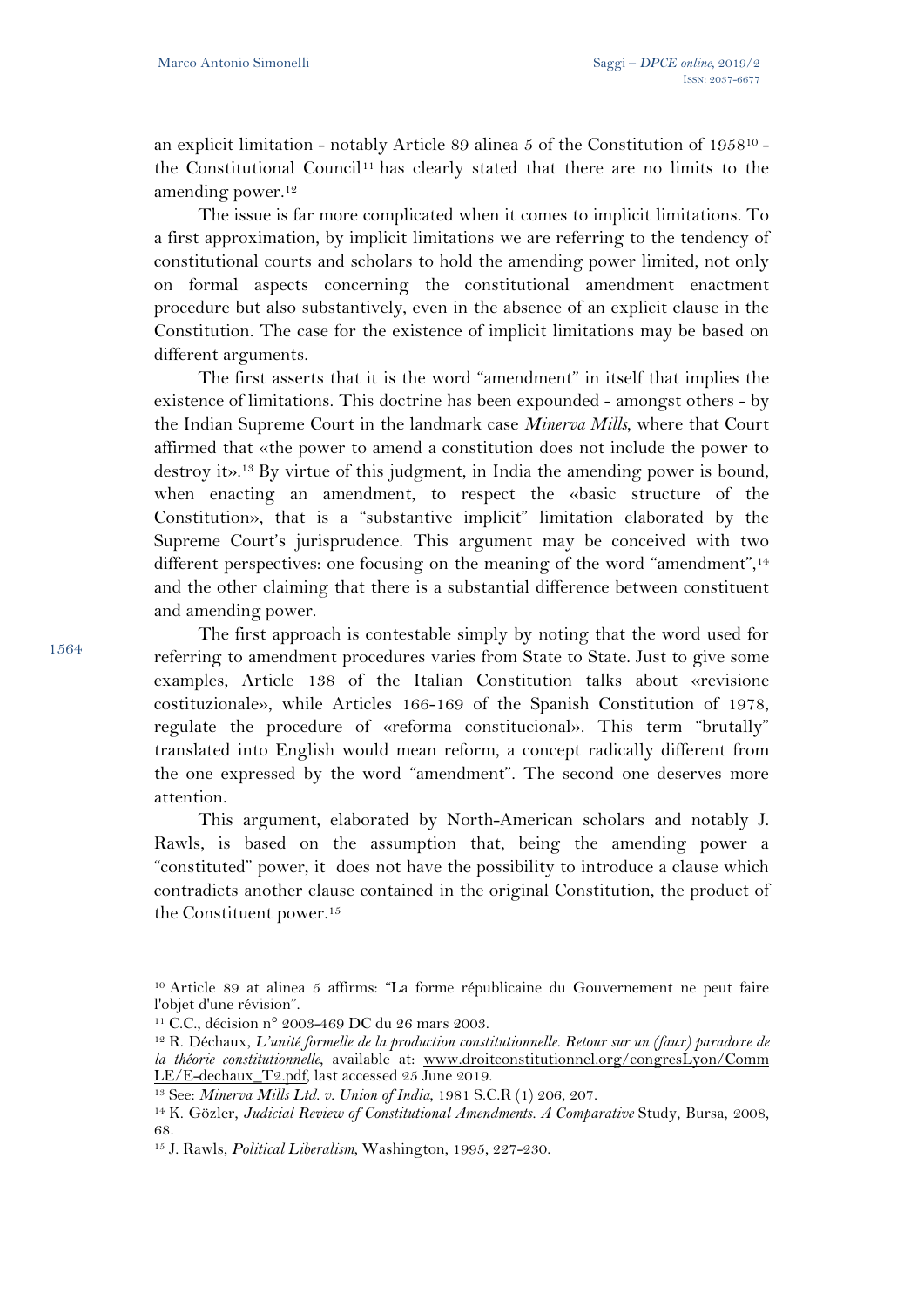But this would imply the possibility to build a hierarchy between the clauses added by the amending power and those written by the constituent power and such a conclusion - and this assumption from a positivistic point of view - is not supportable for many reasons. As it has been noted, «the authorisation to amend the will of the constitution is tantamount to an authorisation to amend the will of the constituent power proper. Consequently, the original constitution and the revised constitution enjoy the same level of normative validity».16 The wording of the above sentence brilliantly synthesizes the two facets of the issue. On the one hand, since the amending power derives its power from the Constitution, the amending power does not hold any "authorisation" to amend provisions which the Constitution declares to be unamendable. But, on the other hand, we can affirm that *solely* concerning unamendable provisions - and consequentially amendment rules - a distinction between constituent and amending power is conceivable, with the unamendable provisions standing beyond the reach of the amending power and on a higher rank in comparison with other constitutional norms. The structure of many contemporary constitutions stands against such a theory, inasmuch generally with the relevant exception of the US Constitution - the amendments are not distinguishable from the original text. To summarize we can say that the amending power holds all and only the powers attributed by the constituent power. Therefore, we can share the conclusion that, from a positivistic point of view, there are no limitations on the amending power, except those contained in the Constitution itself.

Notwithstanding what aforesaid, even in the hypothesis of a Constitution without explicit limitations on the amending power, many constitutional courts have affirmed their power to declare the unconstitutionality of a constitutional amendment by using, as a parameter for judicial review, principles derived from natural law.17

The first application of this doctrine dates back to 1954 when the Federal Constitutional Court of Germany showed all the limits of a "positivistic approach" to the problem: «From this it follows that on the constitutional level itself there cannot exist, in principle, superior and inferior norms that can be evaluated against each other [..]» but then it goes on in affirming that "there must, in extreme cases, exist the possibility to put the principle of material justice above that of legal security, the latter being reflected, as a rule, in the validity of positive law». 18 This doctrine has known, in its history, several declinations and in the foregoing pages we will refer to it as the "supraconstitutional" theory.19 Amongst the courts who have used this doctrine to

<sup>16</sup> U. K. Preuss, *The Implications of "Eternity Clauses": The German Experience*, in 44 *Israel Law* 

*Review 3, 432 (2011).*<br><sup>17</sup> L. Garlicki and Z. A. Garlicka, *External review of Constitutional Amendments? International Law as a Norm of Reference*, in 44 *Isreael Law Review 3, 354 (2011).* 

<sup>&</sup>lt;sup>18</sup> The passage has been retrieved in: G. Dietze, (n 4) 18.<br><sup>19</sup> L. Favoreu, *Souveraineté et supraconstitutionnalité*, in 67 Pouvoirs 67, 72 (1993; S. Arné, *Existe-t-il des normes supraconstitutionnelles*, in *Revue du droit public* 2, 460 (1993).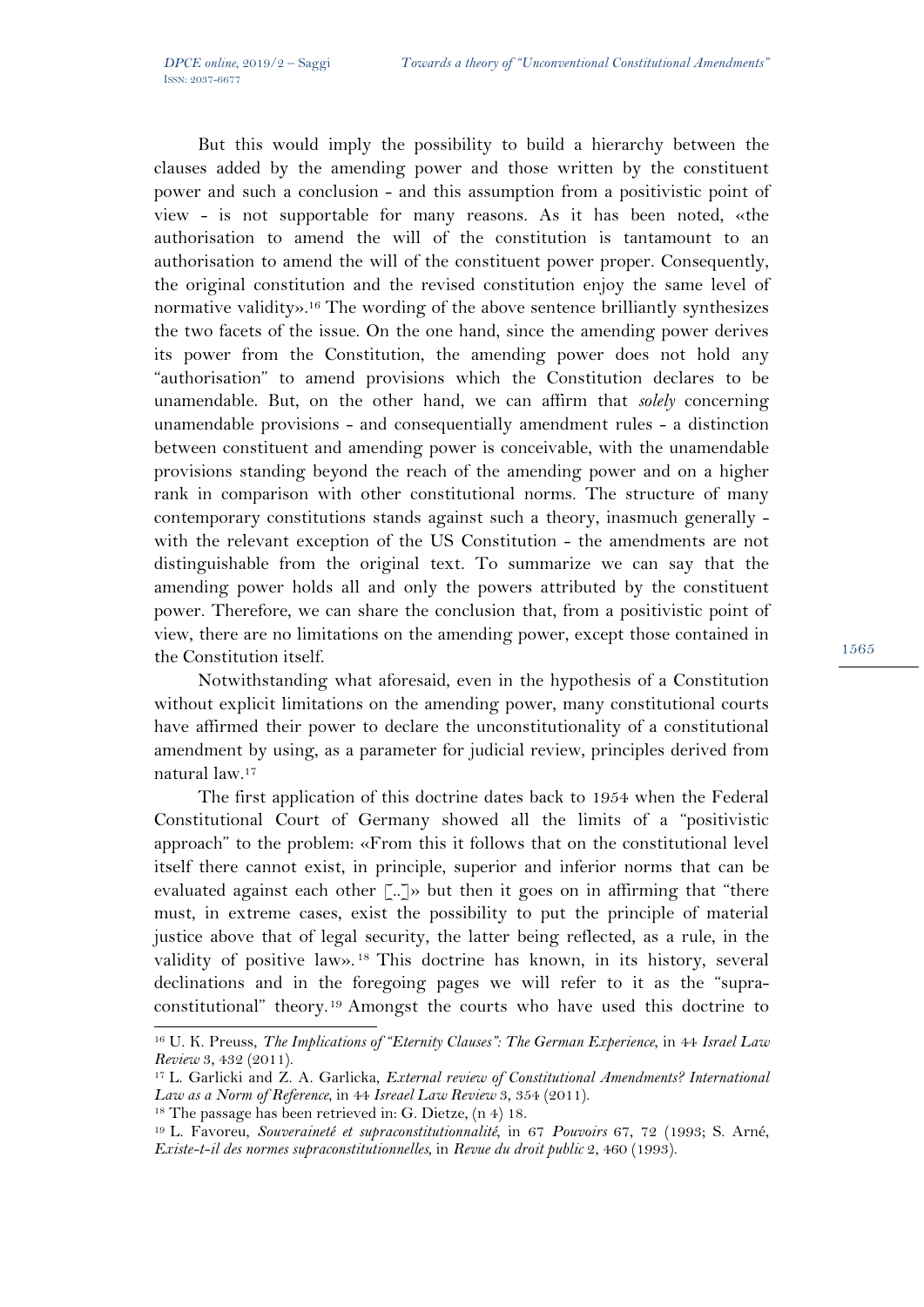affirm their power to review constitutional amendments, we also find the Constitutional Court of Italy ('the ICC').

On this matter, the landmark case of the ICC is judgment no. 1146 of 1988. In this case, the ICC had to examine the constitutional validity of a "special" regional statute. The Government contested the possibility for the ICC to even receive the complaint, given that in Italy "special" regional statutes enjoy constitutional status. On the contrary, the ICC affirmed its faculty to review any kind of constitutional norms and amendments, with regards not only to constitutional norms - and in particular Article 139 of the Italian Constitutional 20 - but also to «supreme principles» that are somehow above the Constitution, and which the Constitution has only recognised. 21 According to the ICC jurisprudence, can be considered supreme principles the unalienable human rights (judgments nn. 183/1973; 170/1984; 238/2014) and the secular character of the State (judgments nn. 30/1971; 12/1972; 18/1982), even tough this catalogue has to be considered an open one.

Although the ICC recognises the existence of principles that are on a higher rank in comparison with the other parts of the Constitution - and consequently beyond the reach of the amending power - these "supreme principles" have been invoked only as a counter-limit to the entry into the domestic legal system of international norms, <sup>22</sup> and recently against those coming form the European Union<sup>23</sup>. This theory - firstly elaborated in the

<sup>&</sup>lt;sup>20</sup> The Italian Constitutional Court in its whole history has been called only once to decide on a case in which Article 139 was assumed violated. In the ordinance 480/1989 it was called to review the constitutionality of articles 497 - 498 of the Criminal Code with reference to Articles 3, 24, 112, 139 of the Constitution and XIII Final and Transitory Disposition, which prohibited to all males descendants of the former royal family to enter the Italian territory. Given the presence of this disposition, a criminal trial in the Turin Court of Appeal, in which Vittorio Emanuele di Savoia was accused of defamation, couldn't go on because of the lawful impediment - represented by the constitutional provision - of the defendant. The Italian Constitutional Court declared the question inadmissible, given the too vague formulation of the *petitum.* But reading between lines it is possible to see that the question should have been about the unconstitutionality of the constitutional norms contained in the XIII Final and Transitory Disposition with regard to Article 24 of the Constitution which grants judicial protection against violations of rights. Anyway, given the structure of the Italian system of constitutional justice this interpretation of the question was barred for the Constitutional Court.

<sup>21</sup> However, the question was declared inadmissible.

 $22$  See, for instance the Judgment of the ICC n. 238 of  $22/10/2014$ . For a comment on this judgment see: T. Groppi, *La Corte costituzionale e la storia profetica. Considerazioni a margine della sentenza n. 238/2014 della Corte costituzionale italiana*, in *Giurcost.,* (2015), available at http://www.giurcost.org/studi/groppi.pdf last accessed 25 June 2019; M. Luciani, *I controlimiti e l'eterogenesi dei fini*, in *Questione Giustizia* 1, 84 (2015). 23 With the Order 24 of 26 January 2017, the ICC submitted a preliminary reference to the

European Court of Justice threatening to trigger Article 25 of the Constitution, which enshrines the principles of legality in criminal matters, against the interpretation of Article 325 TFEU given by the Grand Chamber of the European Court of Justice in the Taricco case (C-105/14). However, with a rather accommodating answer, the Court of Justice avoided such a danger (C-42/17, M.A.S. et M.B.). For a comment on the whole "Taricco saga" see: M. Bonelli, *The Taricco Saga and the consolidation of judicial dialogue in the European Union: CJEU, C-105/14 Ivo Taricco and others, ECLI:EU:C:2015:555; and C-42/17*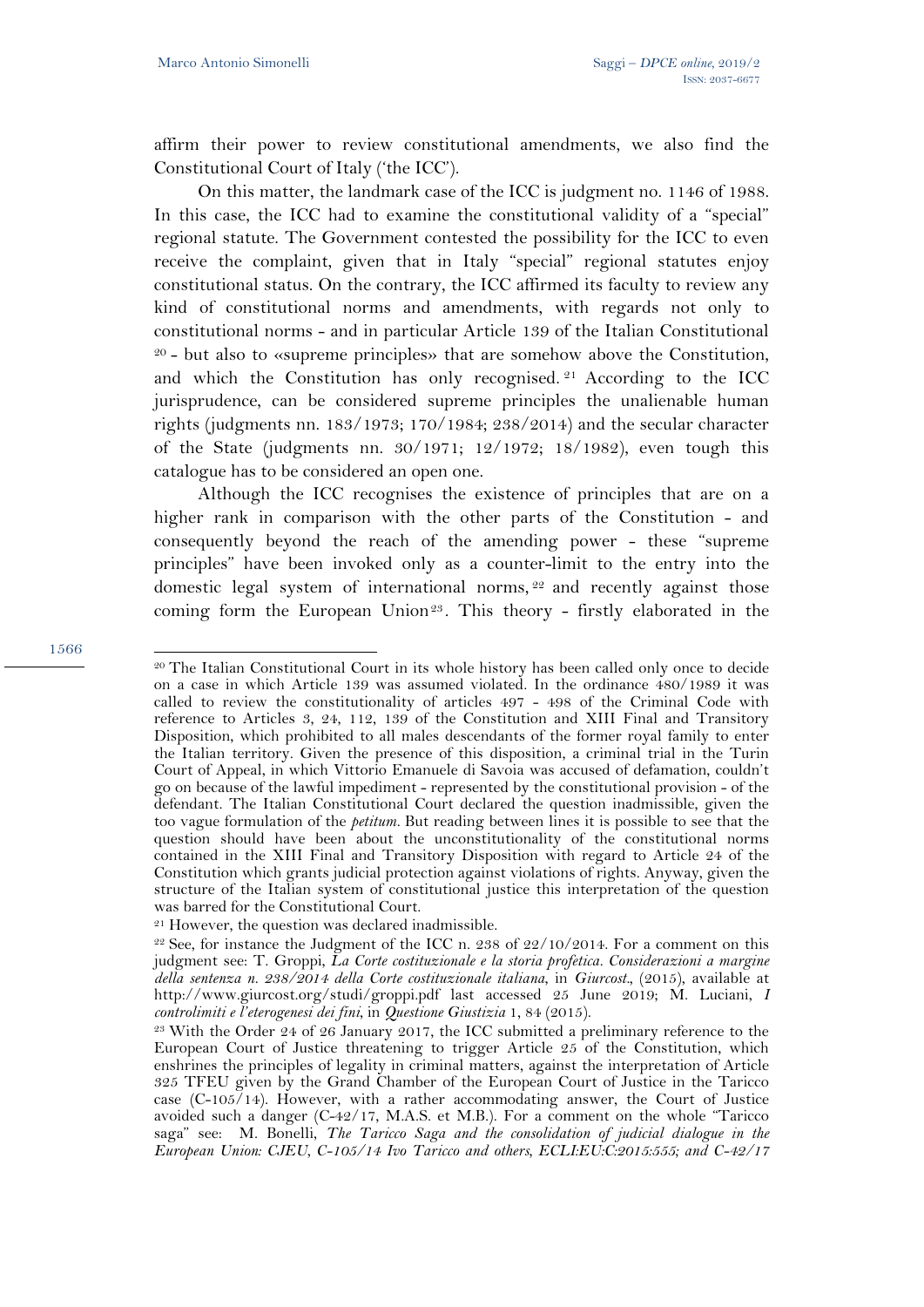$\overline{a}$ 

judgment 170/1984 of the ICC - has been called by constitutional scholars "teoria dei controlimiti". In conclusion, the idea itself of judicial review of constitutional amendments has not found yet concrete application in the Italian constitutional justice system, also given the scarce number of amendments to the Constitution that has been approved.<sup>24</sup>

Having briefly analysed the case-law of the ICC on the subject and before moving on to consider this doctrine as elaborated by the ECtHR in the *Baka* case, it is necessary to have a closer look at the constitutional situation in Hungary in the years 2011 and 2012, which represents the factual and political background of the case.

#### **3. The Baka case: factual and normative background**

Following the 2010 elections, in which the national conservative party (*Fidesz*) obtained a landslide victory, the ruling majority began a process to adopt a new Constitution, which the Government decided to call «Fundamental law». The Venice Commission, who rendered an opinion on the draft version of the text, criticized the new Constitution under many aspects for undermining some of the classic values of contemporary constitutionalism.25

Amongst the many relevant novelties- spacing from a redefinition of the concept of marriage to the introduction of the Cardinal Law - the new Constitution of 25 April 2011 entailed significant changes to the powers and composition of the Hungarian Constitutional Court ('the HCC'), 26 and it substituted the Supreme Court with the Kúria, the new highest judicial body.<sup>27</sup> It is worth noting that initially, this substitution should have been only of a formal nature, as expressed in numerous interviews released by the members of the parliamentary majority. In particular during a TV interview broadcasted on 19th October 2011, the State Secretary of Justice declared that this legislation «will certainly not provide any legal ground for a change in the person of the Chief Justice».<sup>28</sup>

*M.A.S., M.B., ECLI:EU:C:2017:936 Italian Constitutional Court, Order no. 24/2017, in 25 Maastricht Journal of European and Comparative Law 3, 357 (2018).* 

<sup>&</sup>lt;sup>24</sup> T. Groppi, *Constitutional Revision in Italy. A Marginal Instrument for Constitutional Change*, in X. Kontiades (ed.), *Engineering Constitutional Change: A Comparative Perspective on Europe, Canada and USA*, London, 2012, 203. 25 European Commission for Democracy through Law. CDL-AD(2011)016, O*pinion on the* 

*New Constitution of Hungary*, adopted by the Venice Commission at its 87th Plenary Session (Venice, 17-18 June 2011), paras 141-149.

<sup>26</sup> For further information on this aspect of the Fundamental Law, see: A. Vincze, *Wrestling with Constitutionalism: The Supermajority and the Hungarian Constitutional Court*, in 8 *Vienna* 

*Journal of International Constitutional Law* 1, 86 (2014). 27 A. Vincze, *The New Hungarian Constitution: Redrafting, Rebranding or Revolution?*, 6 *Vienna Journal on International Constitutional Law* 1, 88 (2012).<br><sup>28</sup> In particular during a TV interview broadcasted on 19 October 2011, the State Secretary

of Justice declared that this legislation «will certainly not provide any legal ground for a change in the person of the Chief Justice». Cfr. *Baka v. Hungary*, 20261/12, 23-06-16, § 24.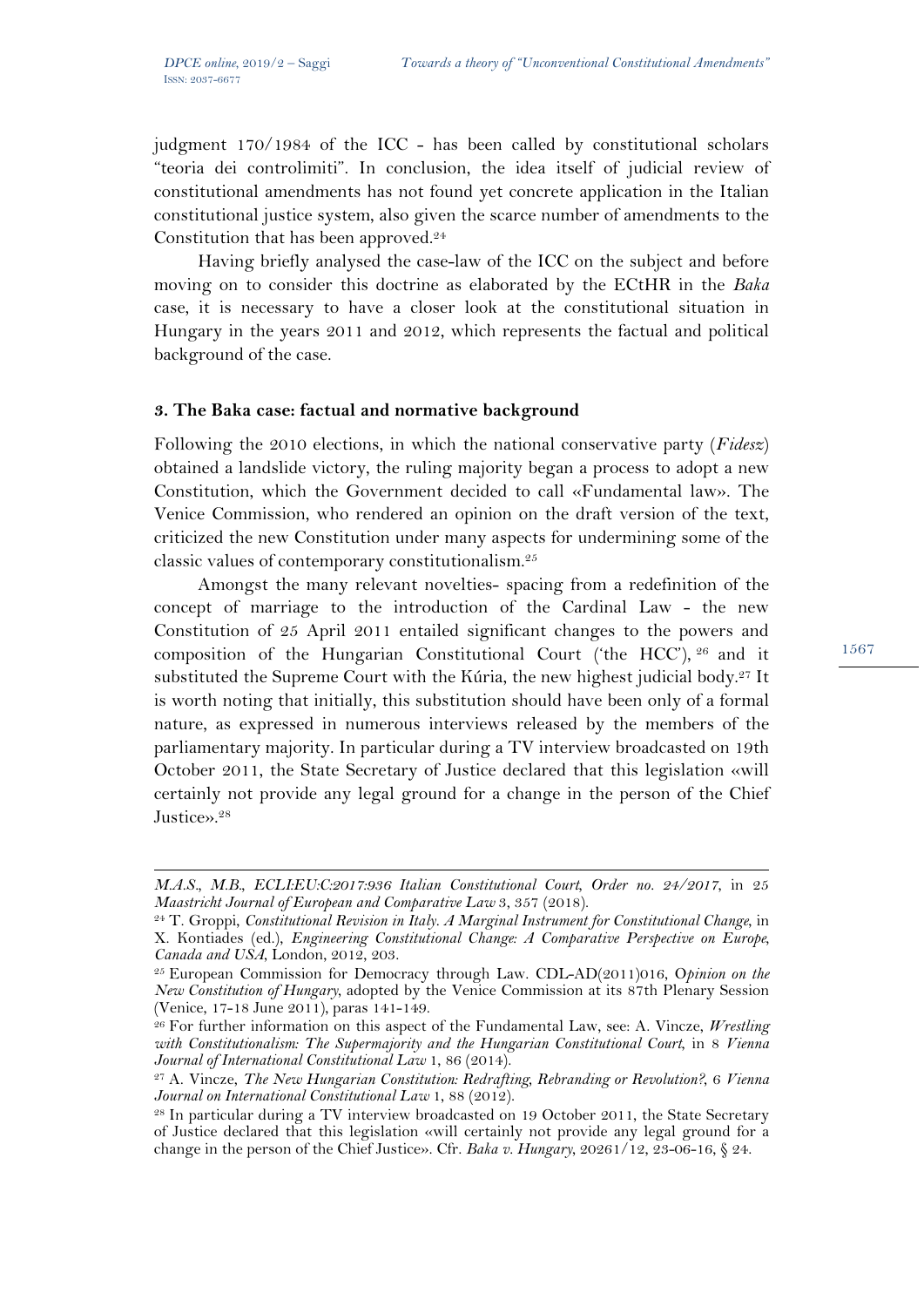Notwithstanding this, the highest judicial body got new competences in 2012. The most important one is the judicial review of the decrees of local governments. It is worth noting that, before the Fundamental Law came into effect, the HCC was the only forum which had the power to review and annulate legal norms. From this point of view, the regulations on the highest judicial body before and after 2012 are substantively different. But this difference does not flow from the change of the body's name – "Legfelsőbb Bíróság" (Supreme Court) or "Kúria" (Curia) – but rather from the modification of the HCC's and the judicial branch's competences.

András Baka - a former judge of the European Court of Human Rights from 1991 to 2008 was, at the time the Fundamental Law was being approved by the Parliament, the President of the Supreme Court.

Due to his position, he was entitled to express opinions on legislation concerning the judiciary <sup>29</sup> . Consequently, in his professional capacity, he expressed views, mostly negative, on the various legislative reforms that were discussed in the Parliament from April 2010 until December 2011, notably: the so-called "Nullification Bill" (Act XVI of 2011), the Organization of the Court and Administration Act,<sup>30</sup> and, especially, the article 26 of the Fundamental Law of Hungary. This last norm, in fact, provided for a new retirement age for all judges, that was 70 under the previous Constitution, and that was lowered to 62.31 Moreover, the President of the Supreme Court challenged before the HCC the constitutionality of bill no. T/3522 on the ground that it violated the right, also enshrined in Article 6 ECHR, to have an impartial tribunal previously established by the law. In particular, he impugned the provisions regarding the power attributed to the Attorney General to pick the forum where to try certain cases by derogation to the principle of the natural judge established by the law. The HCC, on the 19th December 2011 quashed the bill,<sup>32</sup> also affirming the incompatibility of the above-mentioned provision with the ECHR.

After the annulment of this disposition, the Parliament rushed to insert the same rule in the Act on Transitional Provisions, approved on the 30 December 2011. The introduction of this rule at a constitutional level was meant to substantially impede any further review by the HCC.<sup>33</sup> Section 11 of the Transitional Provisions provides, at paragraph 2, the termination of the

 $\overline{a}$ 

 $29$  In particular, the Section 45 (1) of Parliamentary decision 46/1994. (IX.30.) OGY granted the Supreme Court President the right to take part in Parliamentary sittings. See: *Baka v. Hungary*, § 46.<br><sup>30</sup> Act CLXI of 2011.

<sup>&</sup>lt;sup>31</sup> This provision was struck down by the European Court of Justice with the ruling in the case Case C-286/12, *Commission v. Hungary,* in which the Luxembourg Court held that the provision resulted in an unjustified age discrimination.

<sup>32</sup> Decision 166/2011. (XII. 20.) AB of the Constitutional Court of the Republic of Hungary, ABH 2011.

<sup>33</sup> European Commission for Democracy through Law, CDL-AD(2012)001, *Opinion on Act CLXII of 2011 on the Legal Status and Remuneration of Judges and Act CLXI of 2011 on the Organisation and Administration of Courts of Hungary*, adopted by the Venice Commission at its 90th Plenary Session (Venice, 16-17 March 2012), para. 90.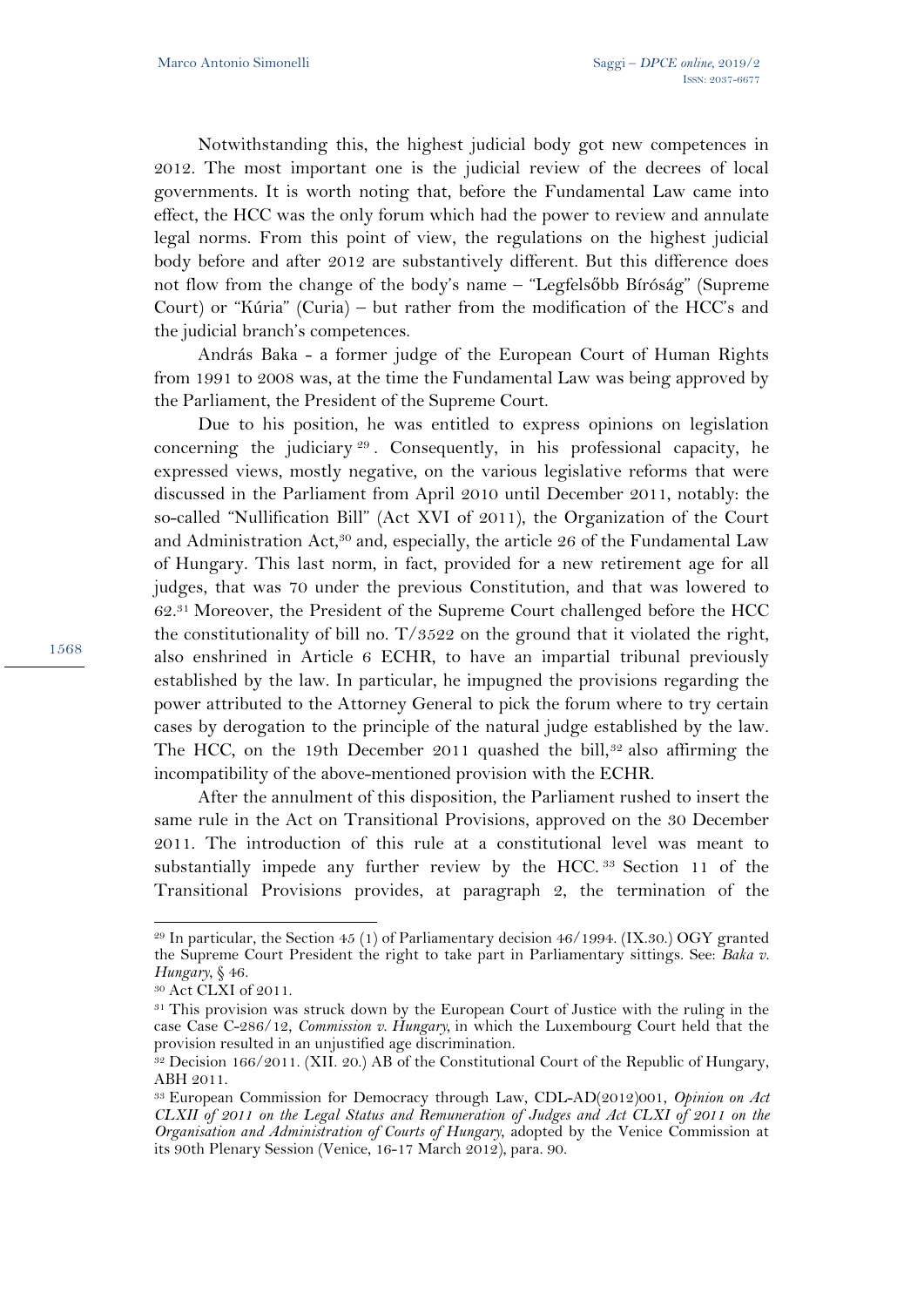«mandates of the President of the Supreme Court and the President and members of the National Council of Justice». But this transitional provision was only the last piece of the puzzle. On 9 November 2011, in fact, the Organisation and Administration of the Courts Act was amended in order to add an additional criterion for the election of the new president of the Kúria. This new criterion provided that the president would be elected by Parliament from among the judges having served at least five years as national judge (section 114(1) of Act CLXI of 2011). Soon after, on 28 November of the same year, an amendment to the Constitution was adopted, which stated that the Parliament would elect the new president of Kúria by the 31 December 2011.34

These three provisions read in conjunction led to the premature termination of Baka's mandate and also to his ineligibility for the role of President of the Kúria, not counting, for the new regulation, his experience as European judge. Anyway, the former president continued his judicial career in Hungary serving as an ordinary judge in the civil bench of the Kúria. Then, in March 2012, Baka applied to the Strasbourg Court.

Before proceeding to analyse the decision of the Strasbourg Court, we should carefully examine the judgment no.  $45/2012$  of the HCC, $35$  delivered in the afterwards of Baka's application to the ECtHR, which is of the utmost importance for our scope.

After the Ombudsman impugned the Transitional Provisions before the HCC, the Parliament adopted the first amendment of the Fundamental Law; which expressly affirms that the "Transitional Provisions" are parts of the Fundamental Law. The Parliament's intention was clearly to impede the judicial review of these provisions - that before the amendment were not even in the list of the sources of law - by assigning them the rank of constitutional norms. Notwithstanding this, in the reasoning of the decision, the HCC affirms that  $\ll$ [i]t has been the constant practice of the HCC ever since its very first decisions on the possibility of reviewing the Constitution [rulings 293/B/1994. AB and 23/1994 (IV. 29) AB] that it has no competence to review and annul the provisions of the Constitution.». But, as mentioned in the decision, this position has changed through the years, in particular with the Decision 61/2011 the HCC held that «the scope of competence of the Constitutional Court cannot be excluded with regard to reviewing the Constitution's provisions concerning their invalidity under public law». In other words, the HCC had already affirmed, in 2011, its possibility to review constitutional amendments for their conformity with the procedural requirements set out in the Constitution. However, the HCC decided to go further by exercising an (almost) substantive review of the Transitional Provisions. The HCC considered that the amendments to the Constitution approved during the 2011 - notably ten approved on the basis of individual motions by MPs - and lastly the Transitional

<sup>34 (</sup>Amendment) Act (Act CLIX of 2011), Section 1.

<sup>35</sup> Decision 45/2012(XII. 29.) AB of the Constitutional Court of the Republic of Hungary, ABH 2012.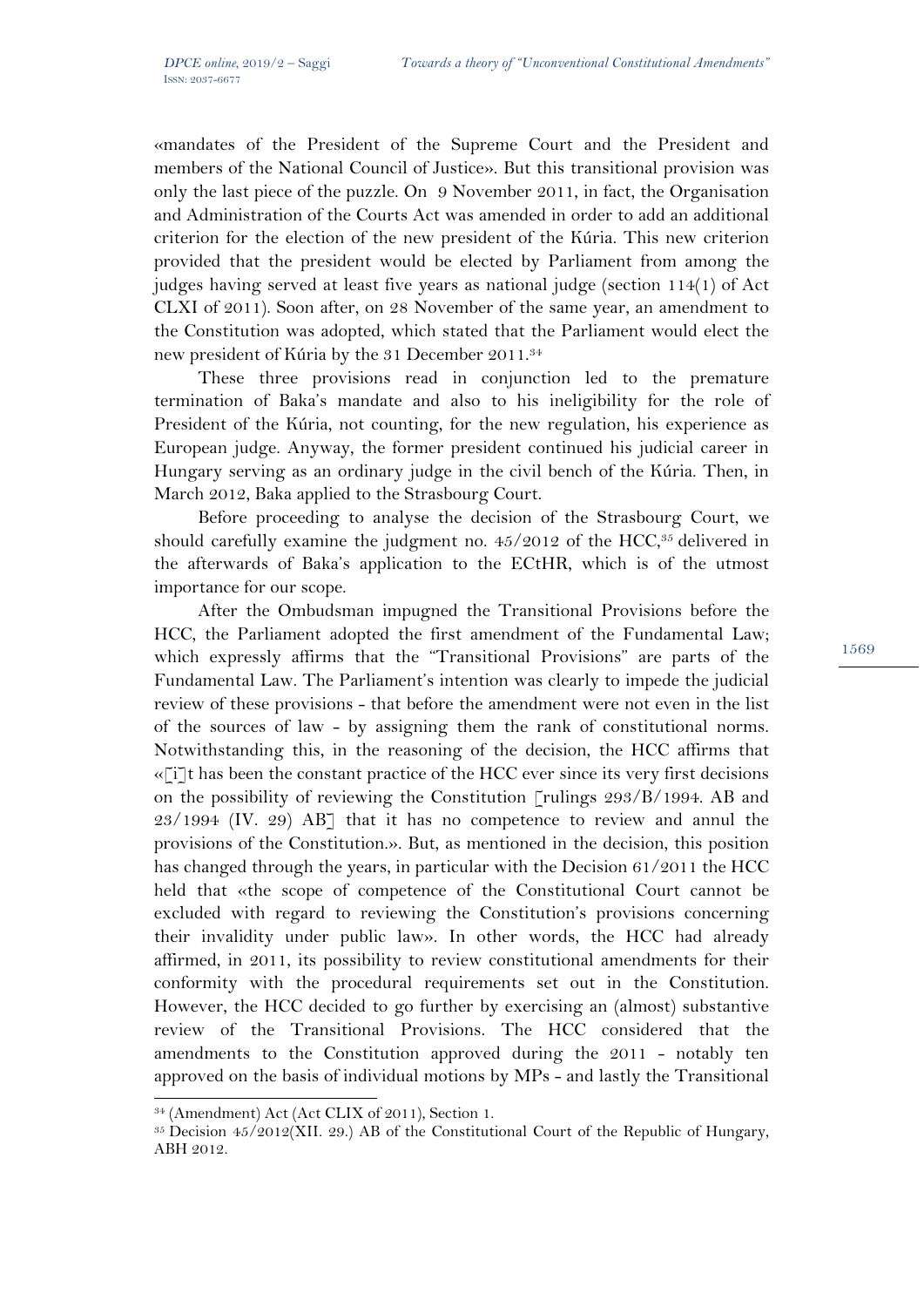Provisions, fundamentally jeopardized the rule of law in Hungary by introducing into the text of the Constitution many heterogenous provisions not of a constitutional nature. According to the HCC one of the requirements for a State under the rule of law is the "constitutional unambiguity", namely the possibility to determine «beyond doubt at any time the extent and the contents of the Fundamental Law». Given the ambiguity they created, the HCC held that the Transitional Provisions were not part of the Fundamental Law. Henceforth it affirmed its competence to receive the complaint of the petitioner. Moreover, the HCC deemed necessary to clarify that any amendments to the Fundamental Law must be incorporated into it, in order to render the text of the Constitution in force clearly intelligible and to avoid that a parliamentary supermajority could, by simply amending the Transitional Provisions, distract the regulation of a subject from judicial review.

Once affirmed its jurisdiction, the HCC goes on to consider whether the Transitional Provisions violated the Fundamental Law. The decision established the violation of Article B(1) of the Fundamental Law which, in its English version, states: «Hungary shall be an independent, democratic rule-of-law State». The decision of unconstitutionality is based on an argument of a formal nature, namely the fact that the amending power has exceeded the authorisation received by the Fundamental Law. The HCC noted that the authorisation given to Parliament by Section 3 of the Closing Provisions of the Fundamental Law was limited to enforce norms to secure the transition from the former Constitution to the new one. Notwithstanding this restricted authorisation, the Transitional Provisions contained many norms not of a temporary nature.36 Thus, the HCC declared null and void all the provisions with permanent effects, and not only the ones impugned by the petitioner, without even examine the contents of the annulled dispositions.

The first observation that can be made on the decision is that the HCC made use of a very common judicial review technique, namely the lack of authorisation from the higher source.  $37$  This technique, applied at a constitutional level, implies the recognition of a hierarchy between constitutional norms. In the judgment of the HCC this is of all evidence: the HCC, in fact, has implicitly affirmed the higher rank of the constitutional amendment rules, by holding that the amending power is a constituted power subject to the Constitution, at least for what it concerns the amendment rules. Secondly, it is worth noting that Section 11(2) of the Transitional Provisions - containing the termination of Baka's mandate - is not amongst the provisions annulled by the HCC. This means that the HCC thought that this provision was compatible with the requirement of the transitionality. At this point, we can move on to analyse

<sup>36</sup> On the scope and nature of Transitional Provisions, see: S. Bisarya, *Performance of Constitutions. Transitional Provisions*, in T. Ginsburg, A. Z. Huq (eds.), *Assessing Constitutional Performance, Cambridge, 2016, 203-232.*<br><sup>37</sup> P. Craig, *Ultra Vires and the Foundations of Judicial Review*, in 57 *Cambridge Law Journal* 1,

<sup>63 (1998).</sup>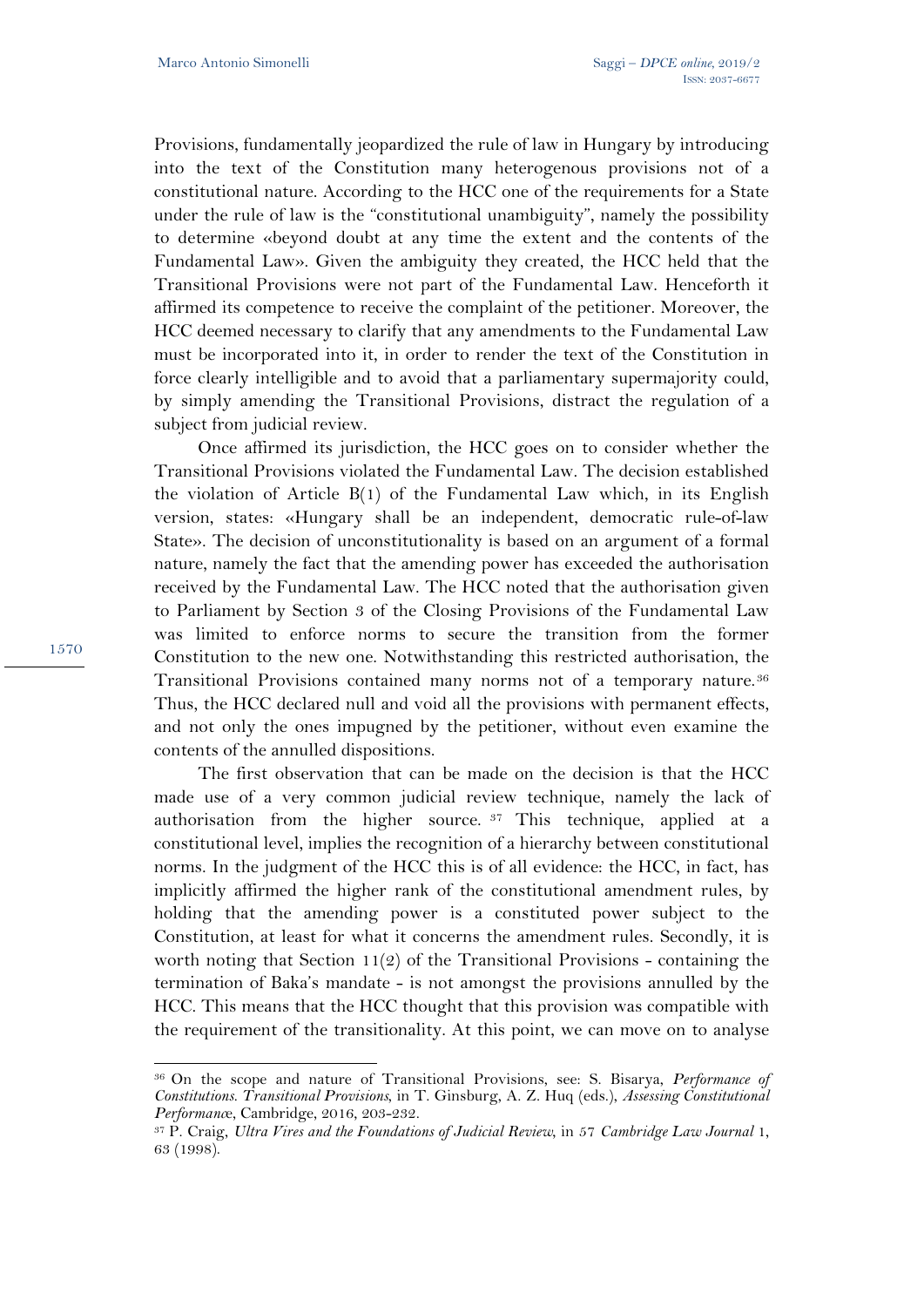the reasoning which leads the Strasbourg Court to affirm that this provision constitutes a violation of the Convention.

### **4. The Baka case: the ECtHR judgment**

The core of the application presented by the former president of the Supreme Court was that his mandate was prematurely terminated three years and a half in advance before its expected date of expiry, and that he didn't have any access to a Tribunal to contest his dismissal, in breach with the right to access to a tribunal granted by Article 6 of the Convention. The constitutional status of the norm was justified, in the applicant's view, only by the Government's will to exclude any possibility to formulate complaints about the validity of the bill before the HCC. Moreover, according to the applicant, the measure must be considered strictly connected with the opinions and views that he had expressed publicly in his capacity as President of the Supreme Court, this leading to a violation of his right to freedom of expression. Consequentially the applicant alleged that the Government violated Articles 6-1 and 10 of the Convention. The first judgment of the ECtHR on the case was delivered on the 27 May 2014 by the Second Section, that held that Hungary violated Articles 6 and 10 of the Convention. Hungary then requested for the ruling to be revised by the Grand Chamber.

The ruling of the Grand Chamber was delivered on 23 June 2016 and it confirmed in its entirety the ruling of the 2nd Section. The judgment, 114 pages long, includes four separate opinions - two concurring and two dissenting which are useful for a deeper understanding of the meaning of the case in a comparative perspective. It is of articular interest the concurring opinion by the Portuguese and Russian judges - notably Pinto de Albuquerque and Dedov, for its focus on the constitutional *status* of the ECHR and on the power of the Strasbourg Court to review the compatibility with the Convention of constitutional reforms.

As we already mentioned, the Grand Chamber found Hungary in violation of Articles 6 and 10 of the Convention. We won't examine the issues concerning Article 10 to the case, which application - as underlined by one of the dissenting opinions - appears at least doubtful38 and we will concentrate our attention on Article 6-1.

Beforehand, the ECtHR was called to verify the applicability of Article 6 to the case, the *Vilho Eskelinen Test* was therefore put into question.39 This test sets out two conditions that have to be fulfilled by the State for Article 6-1 not to be

 $\overline{a}$ 38 Article 10 in the consistent jurisprudence of the ECtHR is a right enjoyed by individuals. In the present case, the applicant didn't speak as an individual but on the contrary, at least from what it results from the reading of the judgment, he expressed the position of the organ he represented. This form of expression, an official one, according to one of the dissenting opinion can not be covered by Article 10 of the Convention. See *Baka v. Hungary*, Dissenting Opinion of Judge Wojtyczek, 100-112.

<sup>39</sup> The *Vilho Eskelinen Test* was elaborated in: *Vilho Eskelinen and Others v. Finland,* 63235/00, 19th April 2007.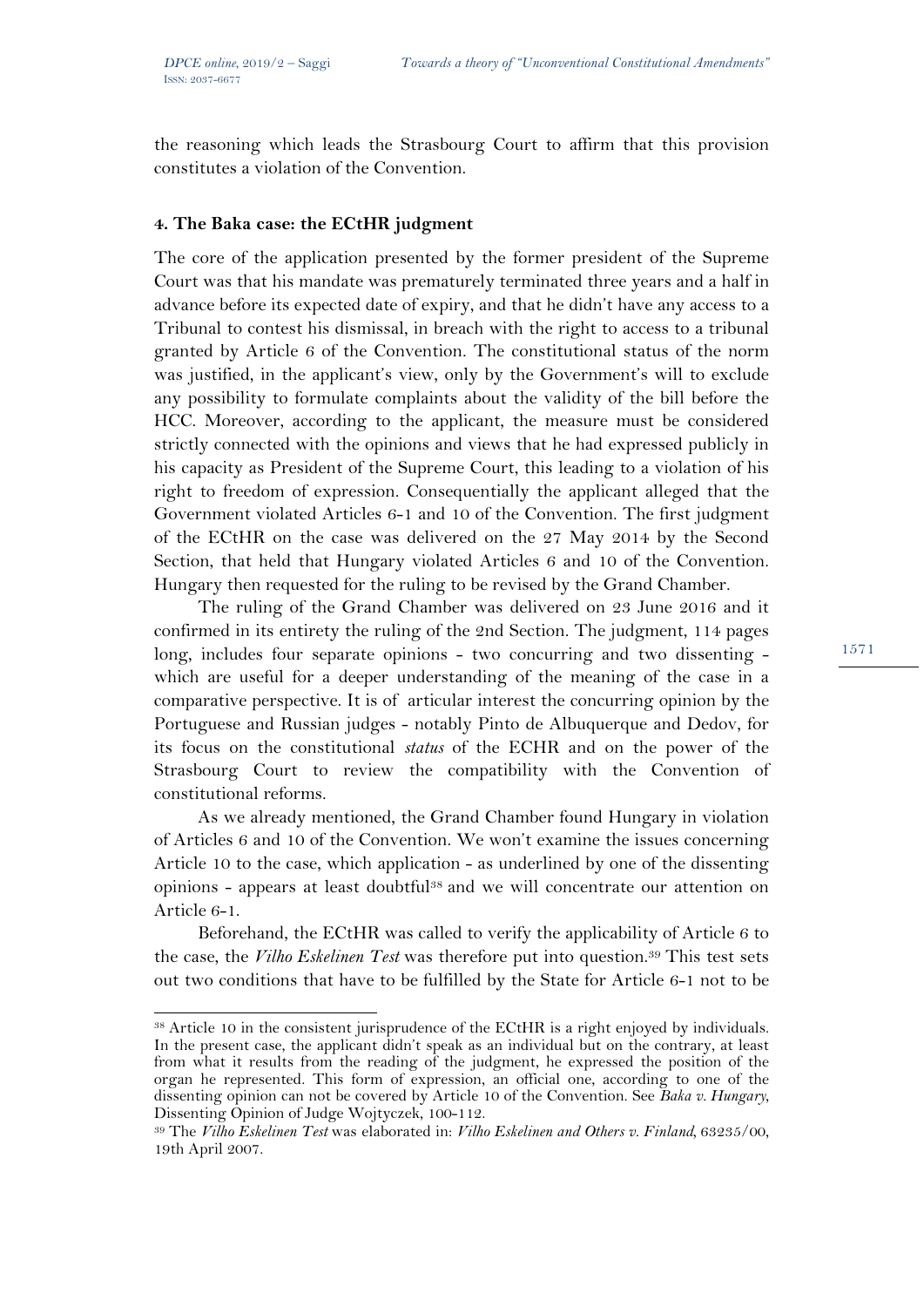applicable in cases involving civil servants. First, domestic law must have expressly excluded access to a tribunal for the post or category of staff in question; secondly, the exclusion must be objectively justified in light of the State's interests. If one of these two conditions is not met, Article 6 is applicable. As regards to the first condition, the ECtHR stated that in order to determine whether domestic legislation barred access to a tribunal for the category to which the applicant belonged, it is necessary to refer to the time before the impugned measure was adopted. Otherwise, the impugned measure would represent at the same time the interference with the applicant's right and the legal basis for its exclusion. Consequently, the ECtHR affirmed that before Transitional Provisions entered into force, the domestic law didn't contain any legal basis to exclude the applicability of Article 6 ECHR. Therefore, the ECtHR held that Article 6 ECHR was applicable in the case at hand without even assessing the fulfilment of the second condition.

After having declared the applicability of Article 6 ECHR, the ECtHR went on to consider whether the limitation imposed on Baka was compatible with the requirement of the right to a fair trial. Also, the ECtHR affirmed that for a limitation to be legitimate two conditions have to be met: the limitation should pursue a legitimate aim and there must be a relationship of proportionality between the means employed and the aim sought to be achieved. The Strasbourg Court simply noted that the "lack of judicial review was the result of legislation whose compatibility with the requirements of the rule of law is doubtful"40 and therefore declared the violation of the applicant's right to access to a tribunal.

The first observation to be made is about the application of the *Vilho Eskelinen test.* Notwithstanding what affirmed by Judge Sicilianos in his concurring opinion, namely that the Strasbourg Court, for the first time in its case-law, interpreted the right to "an independent and impartial tribunal previously established by law" as the right of judges to have their independence "guaranteed and respected by the state", the interpretation given to the Article is actually much narrower.

Indeed, the very fact that the ECtHR held applicable the *Vilho Eskelinen*  test is a denial of the difference existing between a civil servant and a judge. As the Inter-American Court repeatedly affirmed<sup>41</sup>, one of the main objectives of the separation of the public powers is to guarantee the independence of judges. By applying the *Vilho Eskelinen* test the Strasbourg Court - as it already did in its previous case-law<sup>42</sup> - refused to expand the applicability of Article 6 ECHR to

<sup>40</sup> *Baka v. Hungary*, §121. 41 *Case of Reverón Trujillo v. Venezuela,* Preliminary objection, merits, reparations and costs, 30th June 2009, Series C No. 197; *Case of Herrera Ulloa v. Costa Rica,* Preliminary objections, merits, reparations and costs, 2nd July 2004, Series C No. 107; *Case of Palamara Iribarne v. Chile,* Merits, reparations and costs, 22nd November 2005, Series C No. 135. 42 See in particular *Olujic v. Croatia*, 22330/05, 05th February 2009; *Harabin v. Slovakia*,

<sup>58688/11, 20</sup>th November 2012. Both cases concerned the dismissal of the applicant as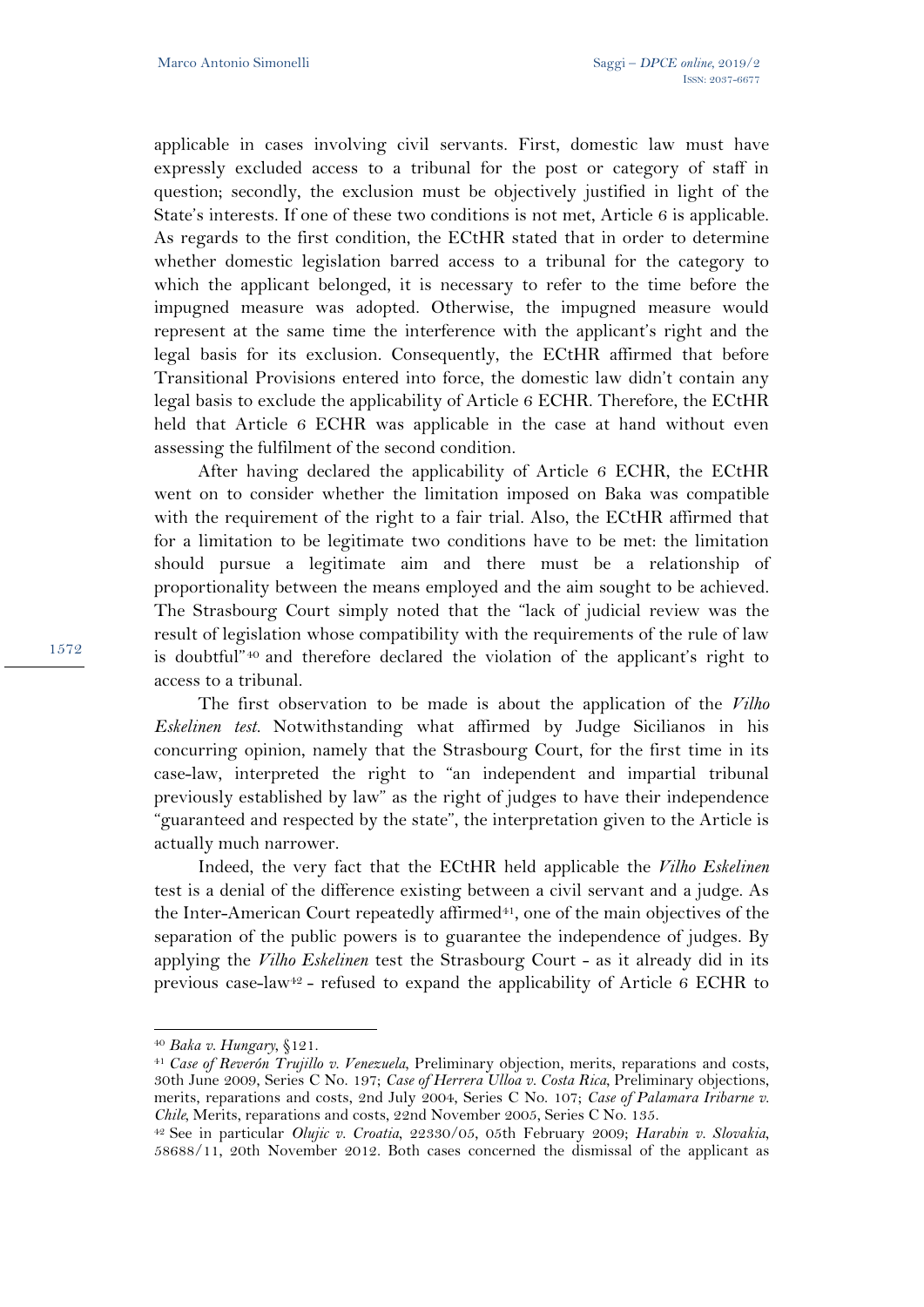the right of judges to maintain their positions and thus it refused to conceive the latter norm as a bulwark for the independence of judges.

In conclusion, by omitting to underline the role judicial independence plays in ensuring the separation of power and in protecting the rule of law, the ECtHR provided the reader with a far less convincing argument rather than the one used by the IACHR.<sup>43</sup>

This latter court, indeed, when it had to deal with similar cases,<sup>44</sup> clearly stated that "the dimensions of judicial independence results in the subjective right of the judge that his removal from office is exclusively for the causes permitted, either by means of a procedure that complies with judicial guarantees or because the term or period of his mandate has ended. Therefore, when the permanence of judges in office is arbitrarily affected, the right to judicial independence established in Article 8(1) of the American Convention is violated".45

Secondly, the fact that the impugned provision was of a constitutional nature, does not seem relevant to the ECtHR, which affirmed that «any interference» with the rights enshrined in the Convention should be compatible with the rule of law, i.e. the interference "must in principle be based on an instrument of general application".46

Of course Section  $11(2)$  of the Transitional Provisions - containing a measure which regarded only two persons - cannot be considered an instrument of general application, therefore the interference with the applicant's right to access to a tribunal was declared unlawful. But what is left unsaid by the Strasbourg Court, is that being the president of the Supreme Court - a constitutional body mentioned in the former Constitution, as well in the new Fundamental Law - the applicant belonged to a category which it was, basically, composed only by him. Hence, necessarily the provision couldn't be of general application.

Therefore what seems to sustain the ECtHR holdings on the violation of Article 6 ECHR, it is not the *tamquam non esset* argument, by which the ECtHR pretended to not consider the impugned provision, but rather, as suggested at

President of the Supreme Court, but in none of them the right for a judge to maintain his post is analysed in the light of judicial independence.<br><sup>43</sup> In the ruling of the European Court of Justice on the forced retirement of judges in

Hungary (C-286/12, *Commission v. Hungary*), the expression "judicial independence" does not even appear in the text. This is a sort of paradox if we consider that judicial independence is a prerequisite for joining both the Council of Europe and the European Union. (Vincze, 206). 44 See in particular: *Constitutional Tribunal (Camba Campos et al.) v. Ecuador*, 28th August 2013, Series C No. 268. In this case the IACHR has to deal with the *ex-lege* termination of the mandates of eight Constitutional Court's judges. Unlike the *Baka* case, the termination was contained in a parliamentary resolution, but as happened in *Baka,* the Court found impossibile to reinstate the applicants in their position.

<sup>45</sup> *Case of the Constitutional Tribunal (Camba Campos et al.) v. Ecuador,* Preliminary objections, merits, reparations and costs, § 199.

<sup>46</sup> *Baka v. Hungary*, § 117.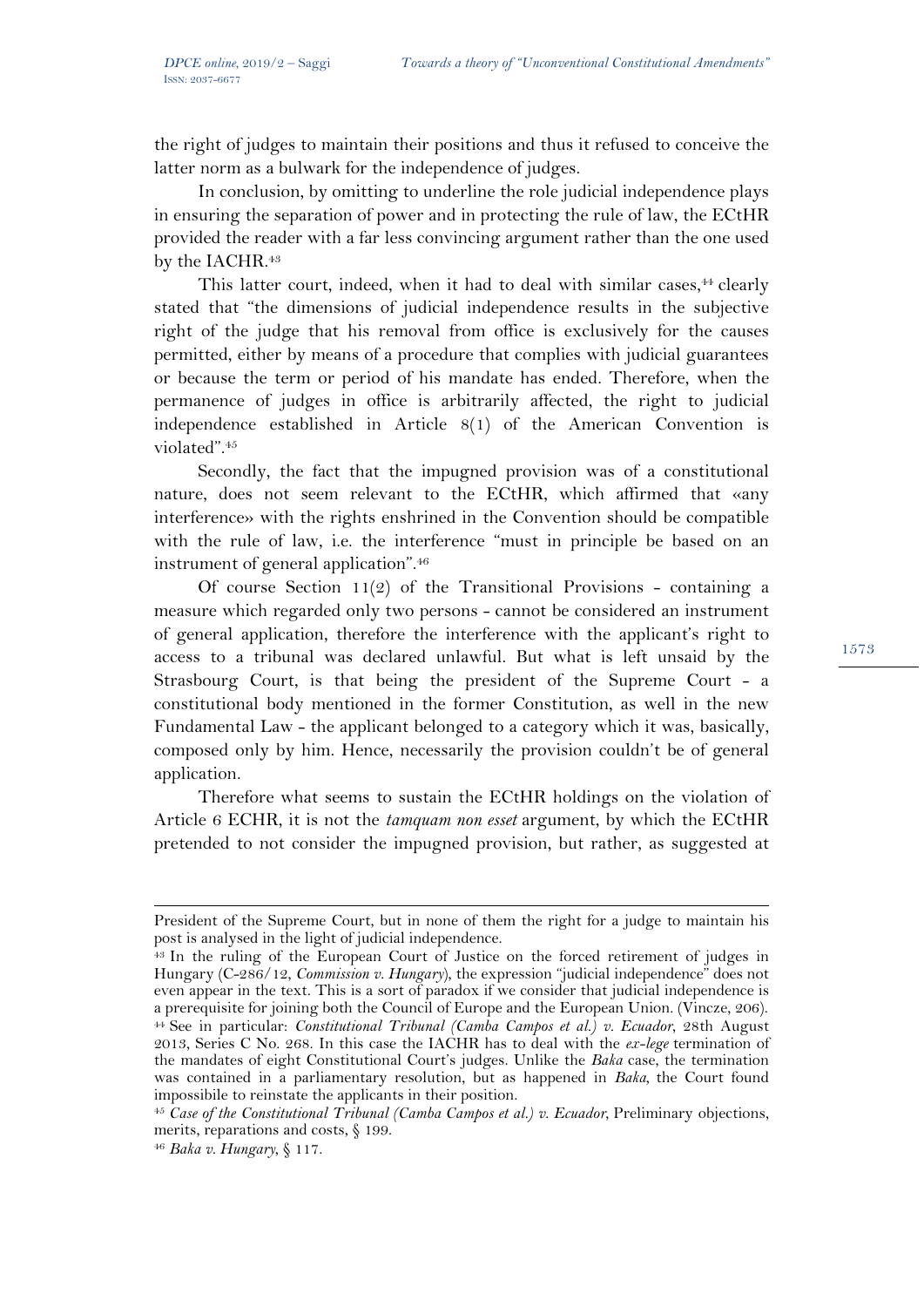paragraph 121, the respect of the rule of law, which requires the prohibition of *ad personam* legislation such as Section 11(2) of the Transitional Provisions.

This circumstance appears quite clearly in the "Court's Assessment", at paragraph 117, where the Strasbourg Court seems to build a hierarchy between conventional norms, placing the respect of the rule of law on the higher step: recalling the Preamble to the Convention, the ECtHR states that all the Articles of the Convention should be interpreted in the light of the principle of the rule of law47, hence conferring a sort of *supra-conventional status* to this principle.

At this stage, it may be useful to recall the judgment 45/2012 of the HCC. Both the judgments, indeed, make reference to the respect of the rule of law as a fundamental argument to decide the case. But there is a substantial difference: while the HCC made a wide-range recognition of the factual and political background on which it was called to intervene; the Strasbourg Court essentially limited itself to a reconstruction of the events related to the applicant. As a result, the HCC concluded that the numerous amendments to the Fundamental Law endangered the rule of law for being too heterogeneous and not of a constitutional nature, and consequentially declared null and void all the provisions not compatible with the requirement of transitionality.

The Strasbourg Court, on the contrary, could only award the applicant an amount of money for pecuniary and non-pecuniary damages, not enjoying the power to render a judgment with constitutive effects. Notwithstanding the merely compensatory nature of the ruling and the lack of a fully coherent motivation, the decision in *Baka* is, undoubtedly, a landmark judgment in the ECtHR case law. Hence, in the following Section, we will conclude by highlighting the relevance of the judgment in Baka to the scope of the present work and assessing the possibility of a theory of unconventional constitutional amendments.

## **5. Towards a theory of unconventional constitutional amendments?**

As a preliminary remark, it is necessary to underscore that the *Baka* case is not the first in which an international tribunal stepped in to review the conventionality of a constitutional amendment, having a controversial precedent in the constitutional crisis of 2004-2005 in Nicaragua, which circumstances present some similarities with the case at stake.

In December 2004 the Nicaraguan President challenged before the Supreme Court of Nicaragua and the Central American Court of Justice ('the CCJ'),<sup>48</sup> a constitutional amendment which at the time was still waiting for the

 $\overline{a}$ 

<sup>&</sup>lt;sup>47</sup> Id., § 117.<br><sup>48</sup> The Central American Court of Justice is a International Regional Tribunal which has jurisdiction only over 4 States, namely Guatemala, Honduras, El Salvador and Nicaragua. This Court, who heard its first case in 1994, does not have the competence to receive individual applications. For further reading see: I. J. A. Giammattei Avilés, *La Corte Centroamericana de Justicia como tribunal constitucional de la Comunidad Centroamericana,* in *Anuario de derecho constitucional latinoamericano*, 2003, 507-522.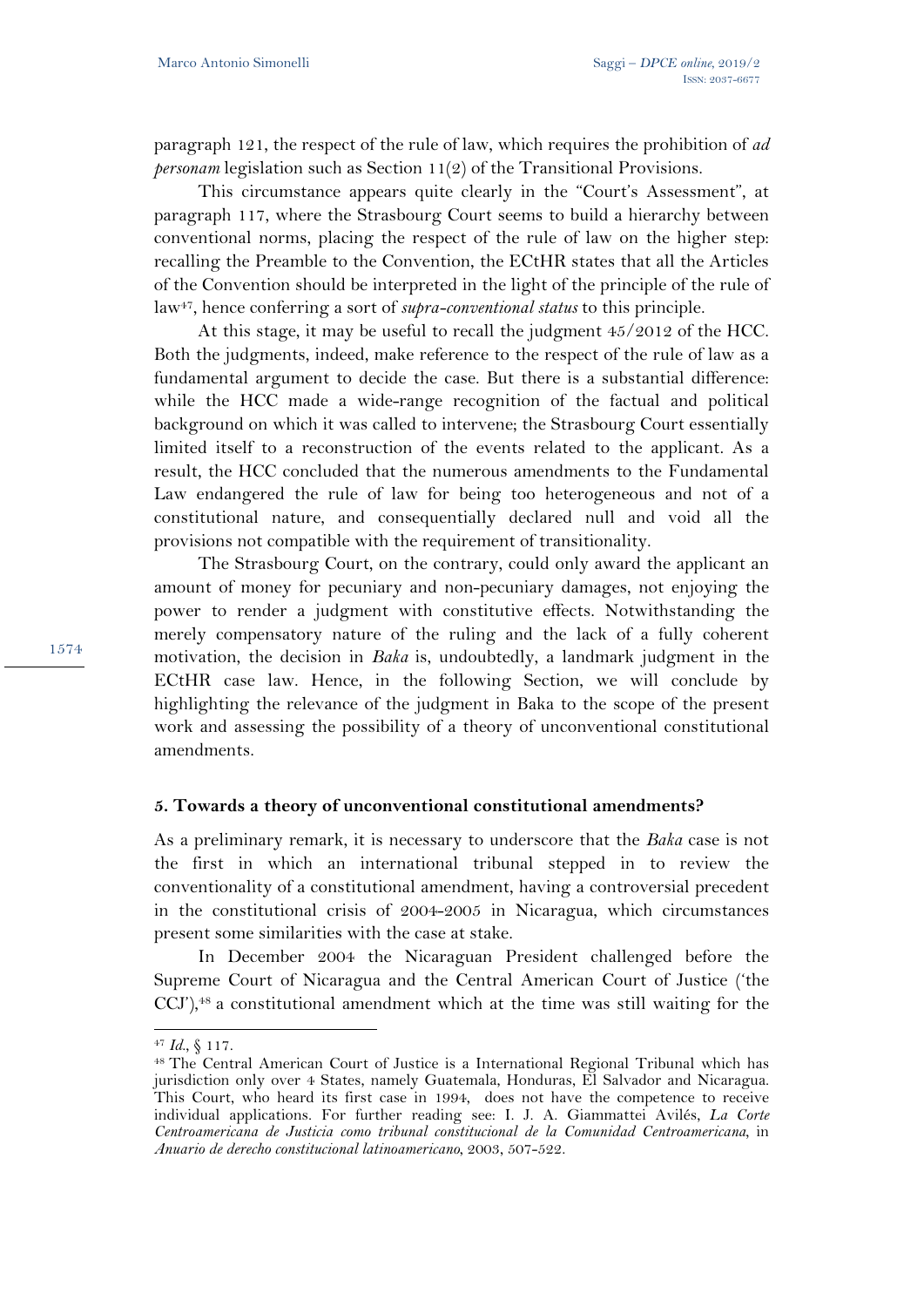$\overline{a}$ 

second reading by the Parliament. The President contested that the constitutional amendment wasn't simply an amendment, arguing indeed that it would have transformed the system of government from a presidential system to a parliamentary one. Therefore the Parliament couldn't follow the procedure established in the Articles 192 and 194 of the Nicaraguan Constitution for "partial amendment", which requires two successive approvals with a majority of at least 60%, being obliged to enact the reform in compliance with the "total revision" procedure disciplined in Article 193 of the Constitution, which requires two successive approvals with a majority of two thirds and a final approval given by a Constituent Assembly elected by the people.

The CCJ declared its jurisdiction on the dispute recalling article 22(f) of the Court's Statute, which affirms that the Court has power to "*conocer y resolver a solicitud del agraviado de conflictos que puedan surgir entre los Poderes u Organos fundamentales de los Estados"*49*.* The final ruling of the CCJ affirmed that the Parliament, by giving final approval to the constitutional amendment, violated the Nicaraguan Constitution<sup>50</sup>: for implementing the changes contained in the impugned constitutional amendment, the CCJ held that it would have been necessary to follow the total revision procedure. This judgment may serve as a source of inspiration to implement the changes needed in the European context.

Firstly, as regards the effects of its judgments. In *Baka*, the ECtHR explicitly acknowledged the several violations of the rule of law perpetrated in Hungary, nonetheless, it had to limit itself to a declaratory judgment, not enjoying the power to oblige Hungary to repeal the impugned provisions and to reinstate the applicant in his place as President of the highest judicial body. On the contrary, the CCJ went in straightforward terms to declare that the acts enacted by the Nicaraguan Parliament «son jurídicamente inaplicables y su ejecucón hace encurrir en responsabilidad».<sup>51</sup> Thus, we can conclude that Article 41 ECHR, which allows the ECtHR only to afford just satisfaction to the injured party, is completely inadequate for a jurisdiction capable to review the conventionality of constitutional amendments. This necessity has been already adverted by the European judges who, in many cases, delivered rulings of a remedial nature. For example, in the case *Olexandr Volkov v. Ukraine*, which presents many similarities with *Baka*, the ECtHR ordered in the operational part of the ruling to reinstate the applicant in its position as Supreme Court judge.<sup>52</sup>

<sup>49</sup> Translation: «To know and resolve, at the request of the aggrieved party, conflicts that may arise between Powers and Organs of the States».

<sup>50</sup> *Resolución I*, de las 5:00 p.m., 29th March 2005, Gaceta Oficial [Corte Centroamericana de Justicia], no. 19, 24th May 2005.

 $51$  Translation: «Are legally inapplicable and their execution it is a cause of liability"». See: *Resolución I*, 29th March 2005, *Resuelve Quarto*.

<sup>&</sup>lt;sup>52</sup> Notwithstanding the wording of Article 41 of the Convention and Article 75 of the Rules of the Court, the Strasbourg Court in the case O*lexandr Volkov v. Ukraine* ordered, in the operational part of the ruling, to reinstate the applicant in his position as Supreme Court judge. See: *Alexander Volkov v. Ukraine*, 21722/11, 9th January 2013, *Holds* no. 9.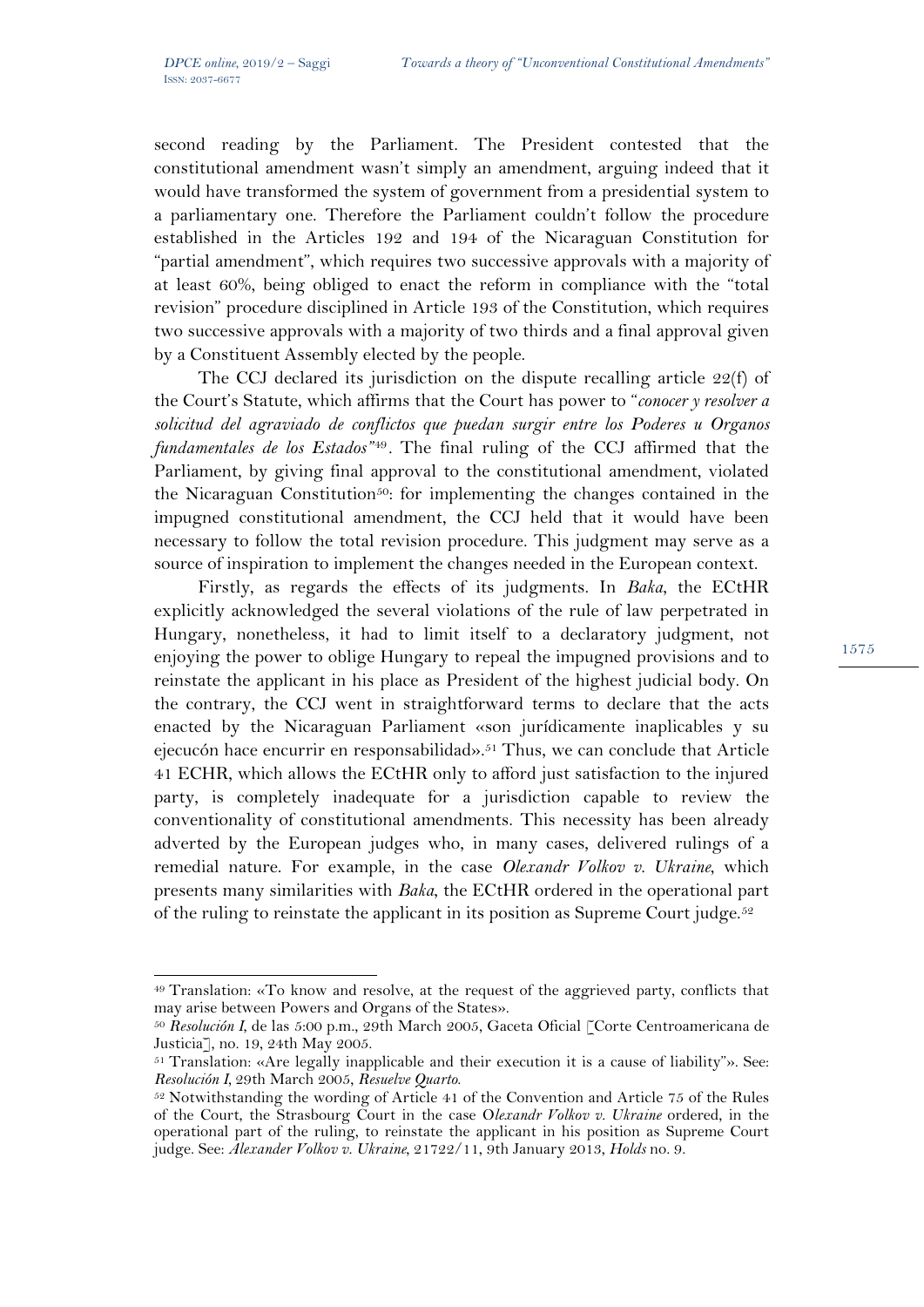Secondly, if the ECtHR is really to become the judge of the European Constitutions, the rules for the standing before it are to be changed. Section 22(f) of the Statute of the CCJ may be a source of inspiration as well. Even if the individual access to the Strasbourg Court constitutes a key feature of the Convention system, in order to fully implement the judicial review of constitutional amendments by the ECtHR, it is necessary to introduce the possibility for the ECtHR to solve conflicts arising between State powers. The power to settle organic litigation is a typical feature of the European model of constitutional justice, 53 as it aims at safeguarding the supremacy of the Constitution in the State and, consequentially, the rule of law. Allocating this competence in the Strasbourg Court would consent not only to enforce the rulings of the Constitutional Courts in any issue, especially on the constitutionality of a constitutional amendment, but also to verify the compliance of the impugned constitutional amendment with the Convention's Articles and, above all, with the rule of law. With this competence, it wouldn't have been necessary to "stretch" the interpretation of the Convention articles like the ECtHR did in *Baka*; the case would have been solved by directly affirming in straightforward terms that Section 11(2) violates the rule of law, for negatively affecting judicial independence.

Going back to the premise of the paper, it is now time to establish the theoretical possibility to build a theory of "unconventional constitutional amendments".

First of all, it has to be underlined that in its more recent case-law the ECtHR affirmed its competence to review the conventionality of constitutional provisions.54

In the case *Anchugov and Gladkov v. Russia*, 55 for example, the ECtHR interpreted Article 27 of the Vienna Convention on the Law of Treaties, as impeding Member States to invoke the constitutional nature of a provision to not faithfully execute the judgments of the Strasbourg Court. So, to that extent, the possibility for the ECtHR to review the compliance with the Convention of constitutional amendments can be considered merely as a consequence of this statement. But there is more.

1576

l

<sup>53</sup> Only 6 states out of the 47 of the Council of Europe, namely Denmark, Ireland, Luxembourg, Monaco, Norway, and Turkey do not recognise this power to their Constitutional and Supreme Courts. (*General Report of the XVth Congress of the Conference of European Constitutional Courts*, 26). 54 See: *Anchugov and Gladkov v. Russia*, 11157/04, 04th July 2013; *Sejdić and Finci v. Bosnia*,

<sup>27996/06, 34836/06; 22</sup>nd December 2009; *United Communist Party of Turkey and Others v. Turkey*, 19392/92, 30th January 1998.<br><sup>55</sup> In this case the ECtHR declared that Article 32 par. 3 of the Russian Constitution, which

contains an absolute ban on the right to vote for prisoners, was not compatible with Article 3 of Protocol 1 to the Convention. For an insight on the execution of this judgment see: L. Mälksoo, *Russia's Constitutional Court Defies the European Court of Human Rights: Constitutional Court of the Russian Federation Judgment of 14 July 2015, No 21-П/2015*, in 12 European Constitutional Law Review 2, 377-395 (2016).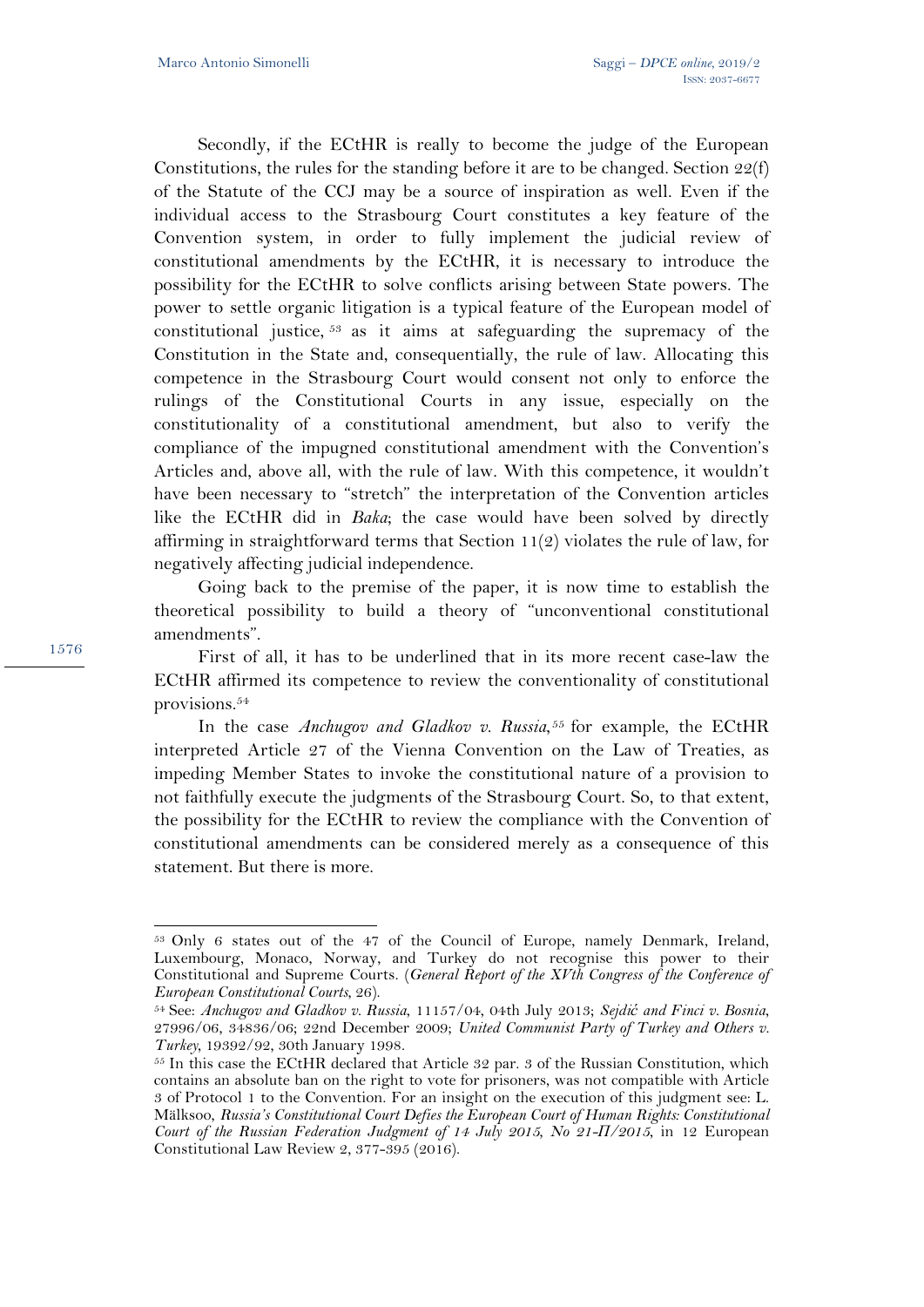As already argued in the first paragraph, in order to hold the amending power substantially limited there are two strategies. The first one is the introduction of explicit limitations - in the form of unamendable provisions - in the text of the Constitution; the second one is to refer to some *supra-constitutional* supreme principles, which are recognised - and not established - by the Constitution and that are binding even for the amending power. As regards this second strategy, many constitutional scholars already affirmed that the theory of *supra-constitutional* limits «might appear today in the form of international law».56 Although this argument has been used only to hold the amending power limited by international norms with *jus cogens* status such as the prohibition of torture, genocide, apartheid and the abolition of slavery, $57$  some authors think that limitations on the constitutional amending power should include at least all the human rights that are universally recognised because they serve as a "moral ground for any amendments universal acceptability".58

Therefore, the last step that needs to be done is to apply this theory to the rights enshrined in the Convention, to see if they can act as external norms of reference to evaluate a constitutional amendment.<sup>59</sup> The main "inconvenient", is represented by the status of the Convention in the hierarchy of norms of the Council of Europe member States that is, almost without exception,<sup>60</sup> *infra* - and not *supra* - constitutional.61

This paradox may be solved if we consider the Convention as the European *ius constitutionale commune*. <sup>62</sup> Notwithstanding the status of the Convention in the domestic legal systems, the rights and principles enshrined in its text are, under a substantive aspect, the "hard core values", the "constitutional essentials" of European constitutionalism, 63 shared by all the European Constitutions, that ultimately are *supra-constitutional*. <sup>64</sup> Hence, it is not necessary a reference to natural law, a feature that has been heavily criticized by many constitutional scholars.65

<sup>56</sup> Y. Roznai, (n 3), 571.

<sup>57</sup> J. Tapia Valdés, (n 3) 132.

<sup>58</sup> V. J. Samar, *Can a Constitutional Amendment Be Unconstitutional?*, in 33 *Oklahoma City University Law Review* 3, 693 (2008).<br><sup>59</sup> L. Garlicki and Z. A. Garlicka, (n 16) 357.

<sup>60</sup> An exception is represented by the Constitution of Bosnia and Herzegovina of 1995. The Article 2(2) read in conjunction with Article X(2) recognises a *supra-constitutional* status to the rights guaranteed by the Convention.

<sup>61</sup> For an overview of the status of the ECHR in national legal systems see: A. Stone Sweet and H. Keller (eds.), *A Europe of rights: the impact of the ECHR on national legal systems*. Oxford & New York, 2008.

<sup>62</sup> See: *Baka v. Hungary*, Concurring opinion of Judges Pinto de Albuquerque and Dedov, §25.

<sup>63</sup> E. Alkema, *The European Convention as a Constitution and its Court as a Constitutional Court*, in P. Mahoney et al. (eds.), *Protecting Human Rights: the European Perspective. Studies in memory of Rolv Ryssdal*, Köln, 2000, 38. 64 Y. Roznai, (n 3), 558.

<sup>65</sup> L. Garlicki and Z. A. Garlicka, (n 16) 356.